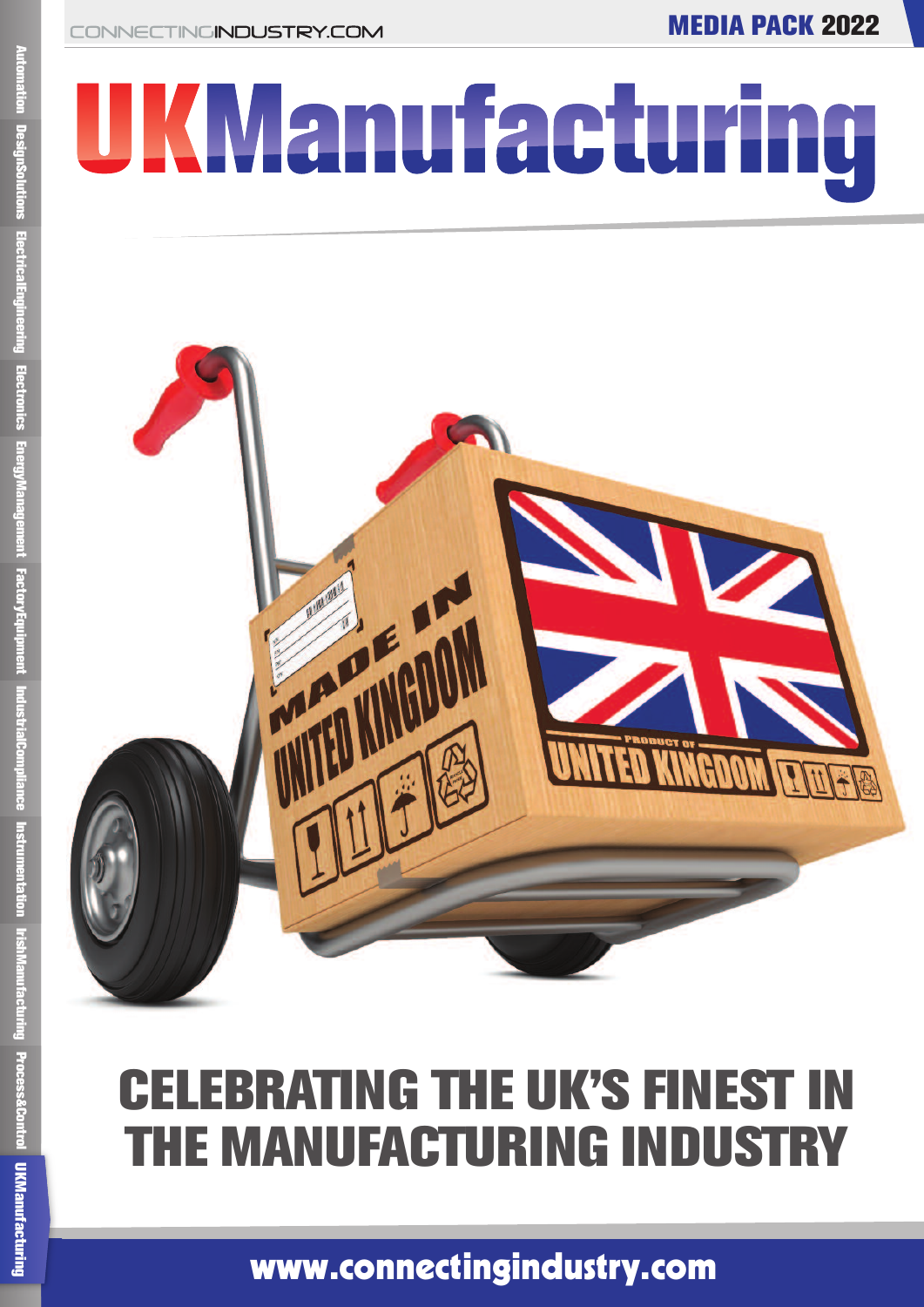# **STAY IN TOUCH WITH THE INDUSTRY**

*UK Manufacturing* is distributed to key decision-makers throughout the UK, presenting the latest product developments supported by in-depth articles and comments from key players in manufacturing and processing. Concise case studies highlight recent and ongoing projects that provide practical application of the latest technologies designed to improve efficiency within the manufacturing industry.

UK Manufacturing is complemented by the Connecting Industry online portal which carries the latest industry news across the Industrial sector. www.connectingindustry.com

#### **EDITORIAL SCHEDULE**

#### **Spring Issue**

Rubber & Plastics Power, Energy & Renewables Packaging Aerospace, Military & Defence Test, Measurement & Control

#### **Summer Issue**

Electronics Machinery **Intralogistics** Chemicals & Pharmaceuticals Boiler, Pumps & Valves Sensors & Instrumentation Show Preview

#### **Autumn Issue**

Test, Measurement & Control **Textiles** Electrical Equipment Health & Safety Automotive Power, Energy & Renewables

#### **Winter Issue**

Cabinets, Racks & Enclosures Intralogistics Boiler, Pumps & Valves Food & Beverage Medical Equipment

| <b>Companies Primary Activity</b> |        |  |  |
|-----------------------------------|--------|--|--|
| Manufacturer                      | 75.75% |  |  |
| Distribution                      | 11.15% |  |  |
| Consulting                        | 4.56%  |  |  |
| <b>Education Establishment</b>    | 5.21%  |  |  |
| Government                        | 1.62%  |  |  |
| Marketing/PR                      | 0.9%   |  |  |

#### **CIRCULATION PROFILE Total Average Net Monthly Circulation: 15,038**

| <b>Primary Job Function</b>                        |        |  |  |  |
|----------------------------------------------------|--------|--|--|--|
| General/ Production Management                     | 51.02% |  |  |  |
| Design Engineering / Production Design / Engineers | 21.38% |  |  |  |
| Warehouse / Handling / Storage Management          | 10.72% |  |  |  |
| Sales & Marketing                                  | 4.45%  |  |  |  |
| Buyer/ Purchaser / Specifier                       | 4.51%  |  |  |  |
| Health & Safety                                    | 3.58%  |  |  |  |
| Work/ Facilities Management                        | 3.18%  |  |  |  |
| Research & Development / Test & Measurement        | 1.16%  |  |  |  |

# **READERSHIP PROFILE**

UK Manufacturing is a digital only quarterly publication read by engineers, Managers and Senior Executives, across all industry sectors, who have a purchasing and/or specifying responsibility for products and equipment aimed at improving manufacturing efficiency and profitability. These includes:

- Operations Managers/Directors
- Production Engineers/Managers/Directors
- Plant Engineers/Managers/Directors
- Maintenance Engineers/Managers/Directors
- Technical Engineers/Managers/Directors
- Process & Control Engineers
- Electrical Engineers
- Mechanical Engineers
- Design Engineers
- Project Engineers/Managers/Directors
- Energy Managers/Directors
- Environmental Engineers/Managers/Directors
- Financial Managers/Directors

# **DISPLAY ADVERTISING**

| Front Cover Package (Front Cover Image) Full Page Advert   Full Page Editorial   Contents Repeater | £1600 |
|----------------------------------------------------------------------------------------------------|-------|
| Full Page Advert + Full Page Editorial                                                             | £800  |
| Half Page Advert + Half Page Editorial                                                             | £450  |
| Quarter Page Advert + Quarter Page Editorial                                                       | £250  |
| <b>Junior Page</b>                                                                                 | £700  |

### **CLASSIFIED ADVERTISING**

| <b>Contact Directory</b>  | £250 | 12 months, Logo, Company Name, Full Contact Details, and 40 word profile. |  |
|---------------------------|------|---------------------------------------------------------------------------|--|
| <b>Advertorials</b>       | £100 | 140 words of text, 1 Colour Image and Full Contact Details                |  |
| <b>E-Newsletter Entry</b> | £150 | 800 words, 4 Colour Images, Full Contact Details, Hyperlinks              |  |